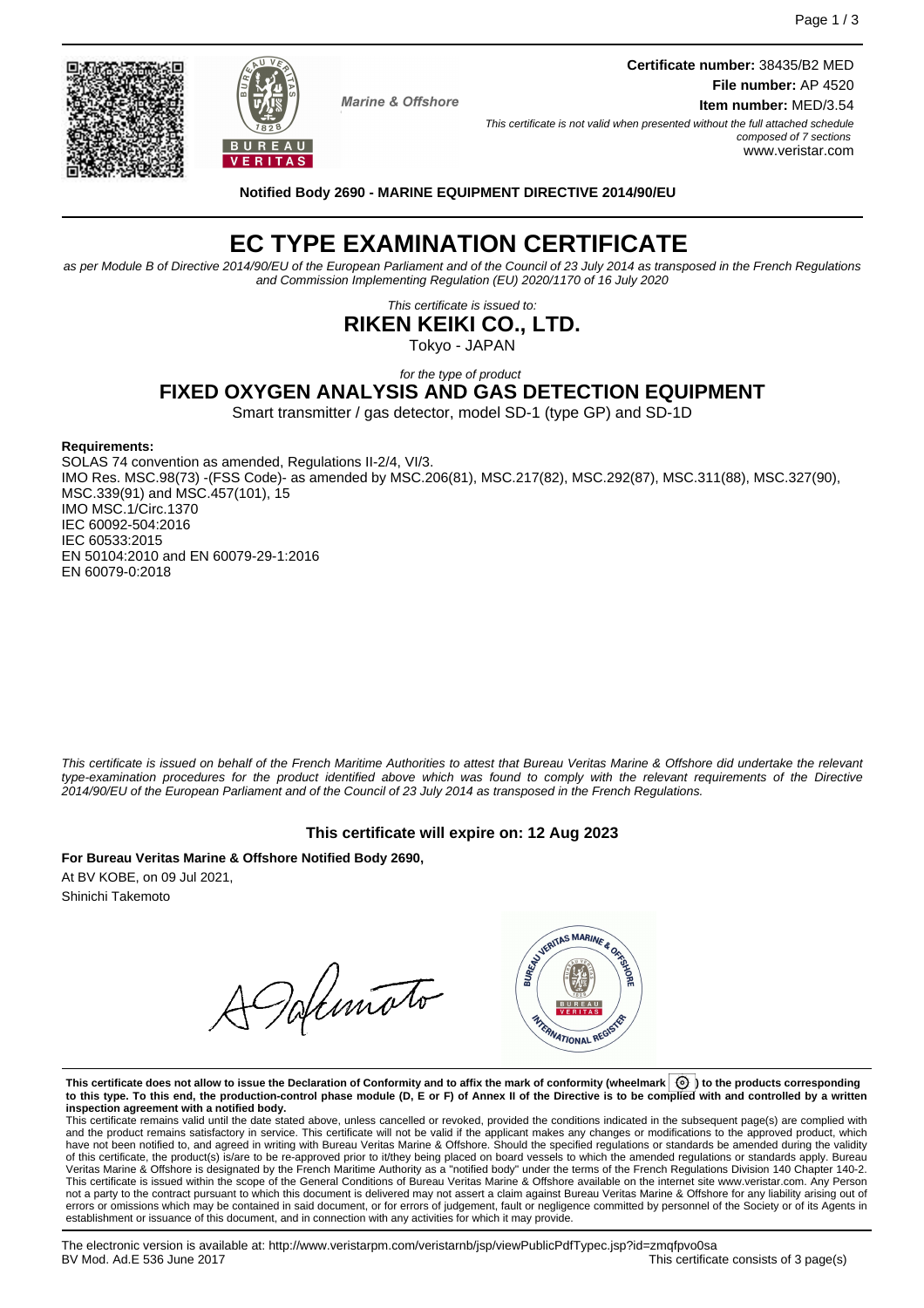## **THE SCHEDULE OF APPROVAL**

**1. PRODUCT DESCRIPTION :**

Product model or type description:

**- Model: SD-1(TypeGP) and SD-1D**

Product description:

## **- SMART TRANSMITTER/GAS DETECTOR**

## **Detection Gas**

| Catalytic combustion method |
|-----------------------------|
| 0-100% LEL                  |
| Combustible gases           |
| II 2G Ex db IIC T5 Gb       |
| $DC24V(DC17 \# 26.4V)$      |
| Within 30 sec.              |
| 4-20 mA (Gas concentration) |
|                             |

 $\overline{\phantom{a}}$ 

### **2. DOCUMENTS AND DRAWINGS :**

### **Riken Keiki:**

- Catalogue Smart Transmitter/Gas Detection, Ref. C2E-0450

- Specification SD1(TypeGP), Ref. RSE-0379-0

- Manufacture's statement Ref.: EGU-5580, dated Feb 18, 2015

- SD-1 Operating Manual No. PT2E-160, SD-1D Operting Manual No. PT2E-161.

| - Drawings Contents            | No.                 |          | Rev. Date       |
|--------------------------------|---------------------|----------|-----------------|
| Gas Detector SD-1              | M3-4287-35-07K      | 6        | 2016-12-27      |
| Gas Detector SD-1D             | M3-4287-36-10K      | 4        | 2016-12-27      |
| Details of Internal Part SD-1  | M3-4287-35-08K      | 8        | 2016-03-24      |
| Details of Internal Part SD-1D | M3-4287-36-11K      | 3        | 2016-03-24      |
| X detail                       | M3-4287-35-14K      | 0        | 2010-10-15      |
| Cable entry                    | M3-4287-35-03K      | 5        | 2017-04-21      |
| Socket                         | M3-4287-35-12K      | 3        | $2012 - 3 - 26$ |
| Name plate SD-1                | M3-4287-35-05K      | 3        | 2016-12-26      |
| Name plate SD-1D               | M3-4287-35-05K      |          | 2016-12-26      |
| Sensor $A(sus)$                | M3-4287-35-17K      |          | 2010-11-10      |
| Sensor $B(sus)$                | M3-4062-00-18K      |          | 2010-11-10      |
| SD-1 Internal wiring           | E4-6991-4886-70-01E |          | 2009-12-15      |
| Electrical diagrams SD-1       | E4-6991-4925-90-01E | 2        | 2015-04-15      |
| Electrical diagrams Hart       | E4-6991-5116-50-01E | $\Omega$ | 2012-05-10      |
| Final version of diagram       | E4-6991-5115-80-04E | $\Omega$ | 2012-05-07      |

## **3. TEST REPORTS :**

- EMC Test Report No. TR-14001, witnessed by a Society's Surveyor.

- Environmental Test Report No. 570H 14001, witnessed by a Society's Surveyor.

- TypeTest Report No. 570H 14002, as per 60079-29-1, witnessed by a Society's Surveyor. **JQA:**

- Test Report for SD-1GP, No. 400-180140, dated 13-05-2019.

**DEKRA:**

- Test report PFG-no. 41500119P, dated 07-05-2019.

## **For Modification B2 version:**

**Dekra:**

- Ex Certificate No. KEMA 10ATEX0083X Issue 7, dated 07-07-2020.